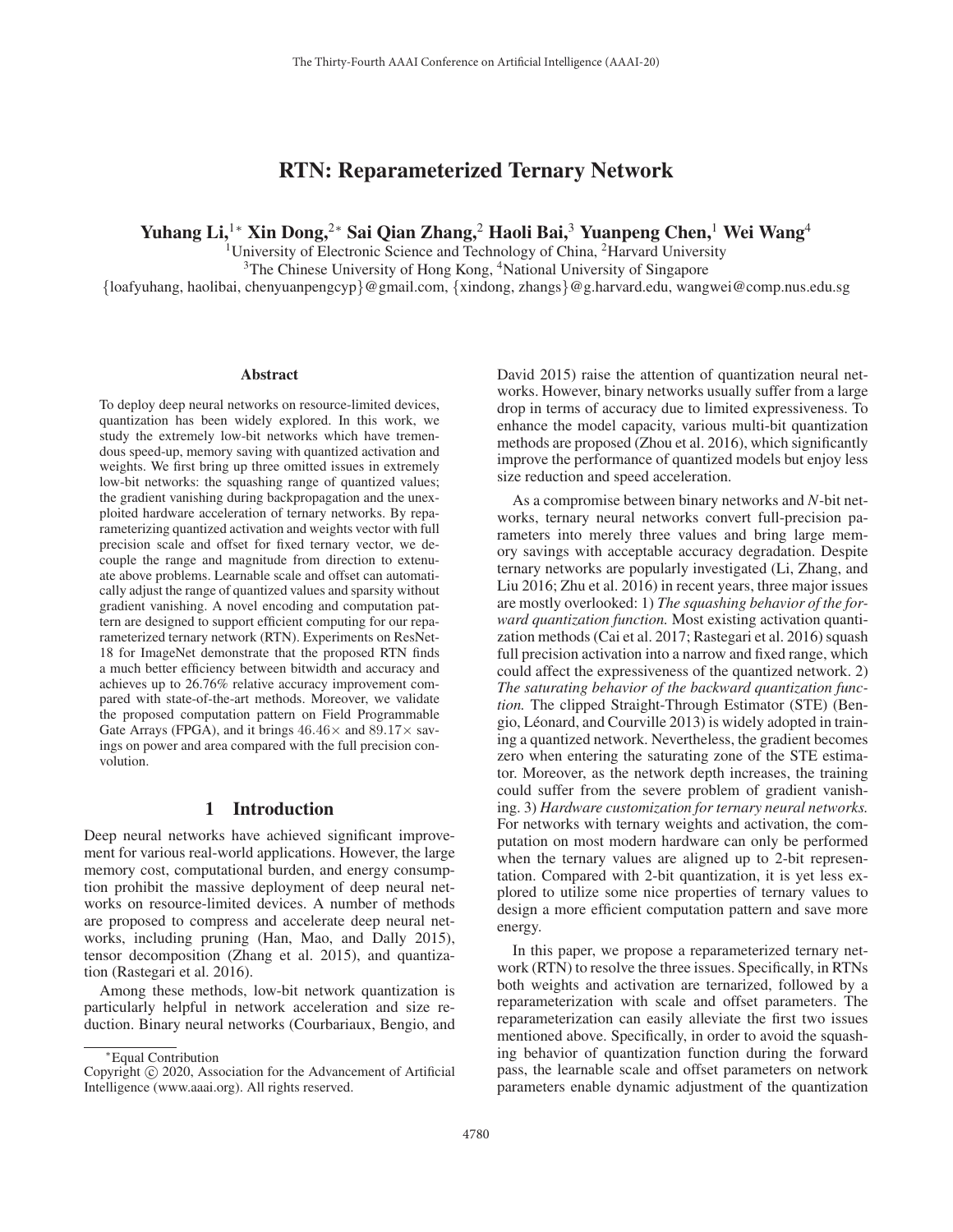range and thereon enhances the capacity of the ternary network. To tackle the saturating behavior of the clipped STE function, with the chain rule of derivatives we can decompose the gradient of activation after reparameterization with respect to that of activation before reparameterization, as well as the gradients of scale and offset parameters. Consequently, even though the gradient of activation before reparameterization saturates, the optimization can still proceed as a result of learning the reparameterization parameters.

Finally, to address the third issue, we build a customized hardware prototype on FPGA for the reparameterized ternary network. We design an efficient encoding and computation pattern to conduct dot products between two ternary vectors, saving extra energy compared to the previous implementation of 2-bit networks.

Experimental results on large scale tasks like ImageNet indicate that our proposed method significantly improves the capacity of the ternary network, and achieves up to 26.76% relative improvement of accuracy on ResNet-18 against state-of-the-art binary and low-bit networks. Moreover, our hardware prototype on FPGA achieves  $3.43\times$  and  $4.17\times$  savings on power and area respectively comparing to traditional implementations of the 2-bit network.

# 2 Related Work

Recent work on network compression shows that full precision computation is not necessary for the training and inference of DNNs (Gupta et al. 2015). To achieve higher compression and acceleration ratio, extremely low-bit like binary weights (Rastegari et al. 2016) have been studied. (Li, Zhang, and Liu 2016; Zhu et al. 2016) further improve the performance by ternarizing weights to achieve higher representation ability. TWN minimizes the Euclidean distance between ternary weights and the full precision weights. Instead of the symmetric ternarization, TTQ uses an asymmetric ternarization to achieve higher performance but less hardware convenience.

Substantial speed up requires further quantization for activation, which is generally more challenging than weights quantization (Cai et al. 2017). (Courbariaux et al. 2016) uses  $+1$  and  $-1$  to represent both weights and activation and XNOR-Net (Rastegari et al. 2016) further adds scaling factors for binary weights to improve accuracy. Higherorder Residual Quantization (Li et al. 2017a) uses two 1 bit tensors to approximate the full precision activation, but the computation speed would reduce to half. To take advantage of ReLU (Nair and Hinton 2010) and introduce sparsity in quantized activation, (Cai et al. 2017) uses Half-wave Gaussian Quantization to approximate ReLU. The quantized activation function has the form of a step-wise function, which always has zero gradients with respect to its input. To circumvent this problem, Straight-Through Estimator (STE) (Bengio, Léonard, and Courville 2013) is adopted. STE approximates backward function of arbitrary functions with (clipped) identity function, and several studies (Liu et al. 2018; Zhou et al. 2016) attempt to reduce this mismatch between forward and backward to improve performance. (Choi et al. 2018; Baskin et al. 2018) propose to learn the clipping parameters and achieve better results. (Gong et al.



Figure 1: The overall workflow of our proposed reparameterized ternary quantization. The weights and activation are reparameterized by a scale (and an offset) factor to achieve higher network capacity. The convolution is efficient with our specially designed computation pattern.

2019) leverage tanh function to approximate the gradient of quantization, however, there is still a large accuracy gap between extremely low-bit and full precision models.

# 3 Methodology

We first introduce some basic notations for our proposed method. Consider one weight filter in a convolution layer, it can be denoted by  $W \in \mathbb{R}^{c \cdot k \cdot k}$ , where c and k are input channels and kernel size, respectively. Suppose one instance is fed to the network, and the corresponding feature map is denoted by  $A \in \mathbb{R}^{c \cdot k \cdot k}$ . Then the output of one unit in the next layer can be computed by the dot product<sup>\*</sup> as  $z = \phi(\mathbf{W}^T \mathbf{A})$ , where  $\phi(\cdot)$  is the Rectified Linear Units (Nair and Hinton 2010).

Our proposed reparameterized ternary network (RTN) consists of the linear transformations on both weights and activation of the network. The reparameterization allows the dynamic adjustment of the quantization range, and avoid the issue of gradient vanishing during the quantized training. Besides, we also customize hardware implementations for RTN by leveraging the nice properties of ternary networks. The overall workflow of RTN is shown in Figure 1.

#### 3.1 Reparameterized Ternarization

Activation Ternarization Previous work (Wan et al. 2018; Deng et al. 2018) on ternary networks argue that the degradation of quantized network mainly comes from the limited quantization levels. However, it is rarely observed that the quantization function they adopt usually squashes the input into fixed ranges and therefore harms the network expressiveness significantly. In a ternary neural network, the quantization function is applied to both weights and activation, which highly restricts the capacity of the quantized model. Therefore, in this paper, we propose a reparameterized quantizer to enhance the model expressiveness. First,

<sup>∗</sup>For convolutional layers, this can be done by the im2col operation.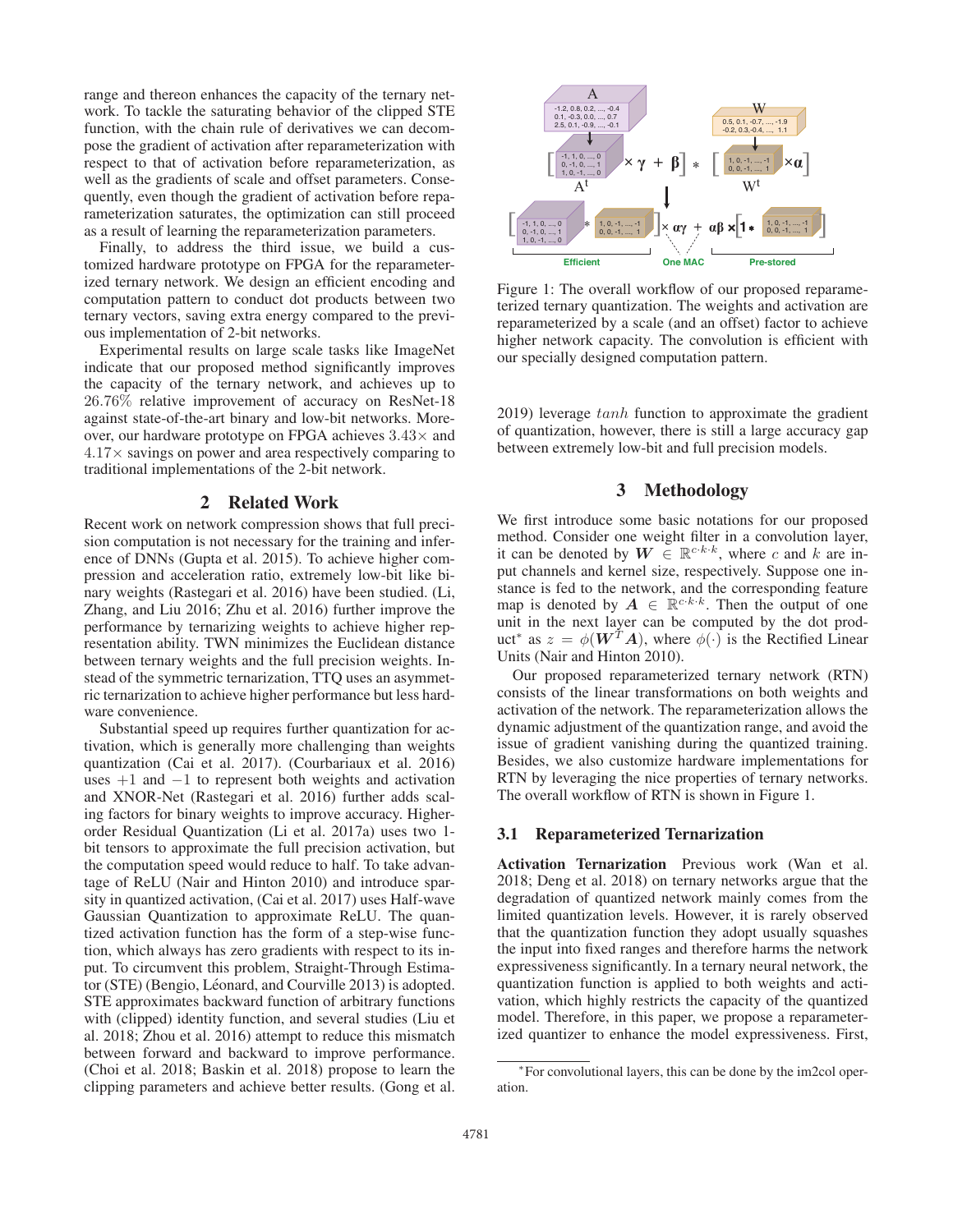the ternarization function is given by:

$$
A_i^t = Q(A_i) = \begin{cases} \text{sign}(A_i) & \text{if } |A_i| > 0.5 \\ 0 & \text{otherwise} \end{cases}, \qquad (1)
$$

Since activation function in RTN is ReLU, the output of this function is always non-negative, which means activation can never be quantized to  $-1$ . We apply Batch Normalization (BN) after ReLU to recreate negative activation. As a result, the quantization values can be made full use of.

After normalizing the inputs of each layer, BN usually applies an affine transformer to increase model capacity. Here we use

$$
\bar{A} = kA + b \tag{2}
$$

to denote the transformation. With BN transformation, consequently the quantization function can be formulated as follows:

$$
A_i^t = Q(\bar{A}_i) = \begin{cases} 1 & \text{if } A_i > \frac{0.5-b}{k} \\ -1 & \text{if } A_i < -\frac{0.5+b}{k} \\ 0 & \text{otherwise} \end{cases}
$$
 (3)

where the learnable BN parameters  $k$  and  $b$  can adaptively adjust the quantization threshold (0.5) in Equation 1. In spite of the quantization threshold is learnable, however, the ternary activation  $A_i^t$  only contains fixed ternary values (i.e.  $A^t \in \{+1, 0, -1\}^n$ ). We consider a ternary activation  $\overline{A}^t \in \{-\gamma + \beta, \beta, \gamma + \beta\}$  and we further reparameterize  $\bar{A}^t$  by

$$
\bar{A}^t = \gamma \cdot A^t + \beta,\tag{4}
$$

where  $\gamma$  is the magnitude scale factor and  $\beta$  is the offset. With  $\gamma$  and  $\beta$ , the reparameterized ternary activation can dynamically change the squashing range, improving the network capacity with little increase of model size and computation. Here, we refer to  $A<sup>t</sup>$  as fixed ternary activation, because the ternary values are fixed and it only controls the direction of activation.

Our method can be reduced to a number of previous methods by taking different  $\beta$  and  $\gamma$ . For example, when  $\beta = \gamma$ , we squash the activation into range  $[0, \beta + \gamma]$ , which is equivalent to HWGQ (Cai et al. 2017). When  $\gamma = \mathbb{E}_{|\mathbf{A}| > 0.5}(|\mathbf{A}|)$ and  $\beta = 0$ , the Euclidean distance from  $\overline{A}^t$  to full precision activation *A* is minimized, and our approach resembles XNOR-Net (Rastegari et al. 2016). Note that the scale factor mentioned in XNOR-Net is different from ours, their scale factor has to be calculated from full precision activation for each forward pass as a running variable, which is not practical.<sup>†</sup> A similar idea on decoupling the vector magnitude from its direction for full precision weights can also be found in (Salimans and Kingma 2016). Note that these factors are designed in a layerwise pattern, so value ranges may change across different layers depending on  $\gamma$  and  $\beta$ .

Weight Ternarization In a similar spirit to activation ternarization, we first apply linear transformation for network weights that resembles the BN layer in activation to



Figure 2: The forward and backward functions for fixed ternary activation  $A^t = Q(A)$ . The line in red is referred to as saturating zone whose gradient is always zero.

obtain learnable quantization thresholds. For each weight filter  $W \in \mathbb{R}^{c \cdot k \cdot k}$ , the weights transformers can be defined as follows:

$$
\bar{W} = k_W W + b_W, \qquad (5)
$$

where  $k_{\mathbf{W}}$  and  $b_{\mathbf{W}}$  are learnable parameters. Then the transformed weights  $\overline{W}$  are quantized by the same function in Equation 1, i.e  $W^t = Q(\bar{W})$ . As a consequence, the weights can adjust its quantization threshold like activation. To obtain flexible quantized values, we follow a similar way to reparameterize  $\tilde{W}^t$  by  $\bar{W}^t = \alpha W^t \in \{-\alpha, 0, \alpha\}$ , where  $\alpha$  is the scale factor. Note that the offset is not included under the consideration of additional computation overhead.

## 3.2 Backward Update in Reparameterized Ternarization

A typical approach to propagate the gradients through the quantized activation is the clipped Straight-Through Estimator (STE):  $\frac{\partial A^t}{\partial A} = \mathbf{1}_{|\bar{A}| \leq 1}$ , which is exactly the gradients of *hard tanh*. Despite being successfully used in previous methods (Rastegari et al. 2016), *hard tanh* suffers from the saturating problem. When  $|\overline{A}_i| \geq 1$ , the gradient of  $\overline{A}_i$  becomes zero, which enters the saturating zone as shown in the red part of Figure 2 . The saturating behavior of STE can cause gradient vanishing for weights as the depth of the network increases, which slows down and even hurts the convergence of the model. Furthermore, once activation falls into the saturating zone, they will get stuck and barely find a way out because both  $W, W^t$  and  $A, A^t$  remain unchanged.

Fortunately, our reparameterized ternary activation can alleviate this problem easily. Consider  $L$  as the loss function, the derivative w.r.t. to  $\bar{A}^t$  can be written as

$$
\frac{\partial L}{\partial \gamma} = A^t \frac{\partial L}{\partial \bar{A}^t}, \ \frac{\partial L}{\partial \beta} = \frac{\partial L}{\partial \bar{A}^t}.
$$
 (6)

It can be observed that since we decouple the scale  $\gamma$  and offset  $\beta$  from fixed ternary activation  $A^{\dagger}$ , even when  $|\bar{A}| \geq 1$ the reparameterized ternary activation  $\overline{A}^t$  can still be optimized as a result of learning  $\gamma$  and  $\beta$ . Consequently, the entire network can converge faster and reach a better optimum in the loss landscape.

Furthermore, our reparameterized ternarization has another benefit that can dynamically adjust the learning rate of network parameters. Consider the gradients w.r.t to the

<sup>†</sup>As a result they abandon this scale factor for quantized activation in officially released implementation.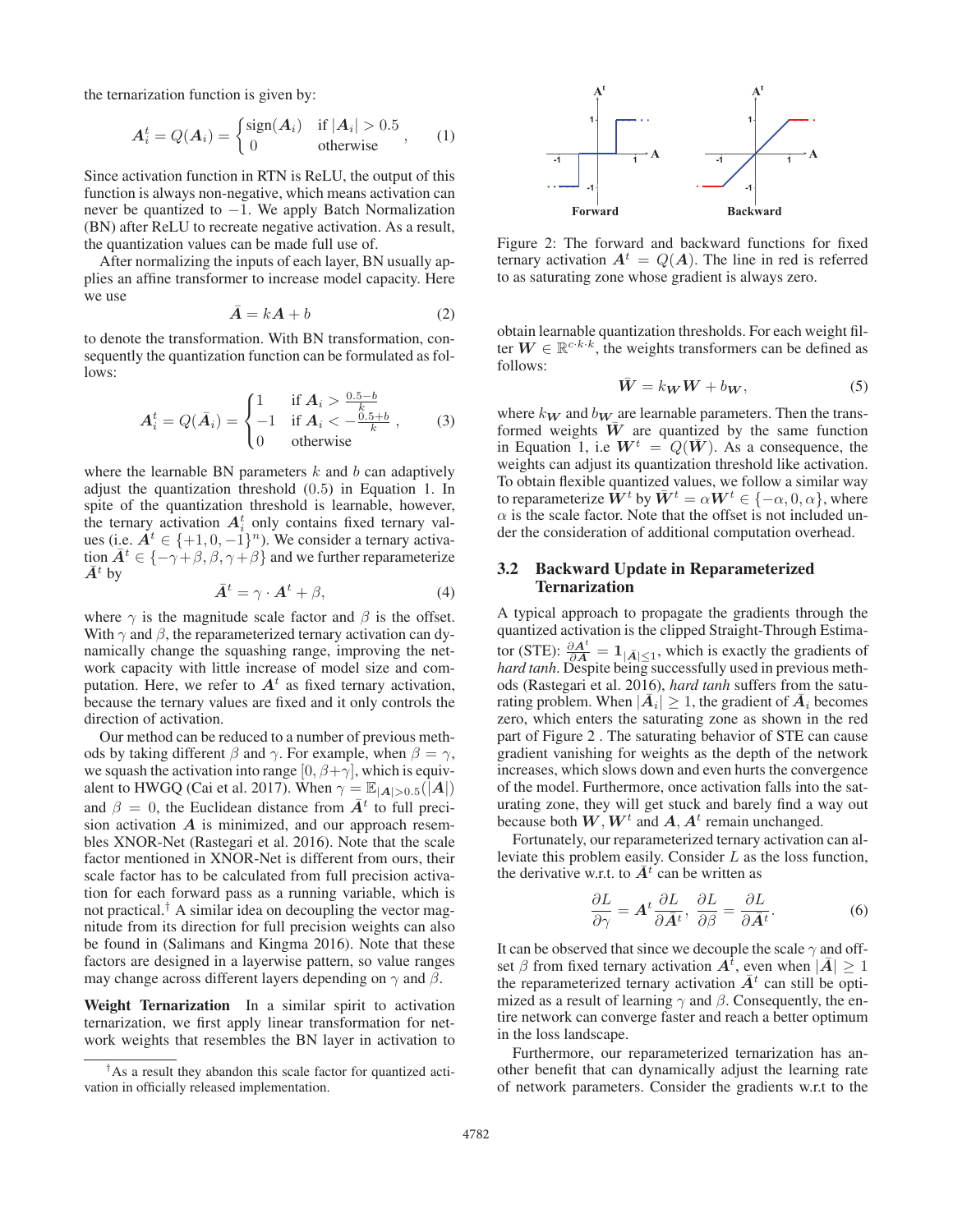

Figure 3: The XOR-XNOR toy model architecture and the training curve for the toy model.

activation,

$$
\frac{\partial L}{\partial \bar{A}} = \frac{\partial L}{\partial \bar{A}^t} \frac{\partial \bar{A}^t}{\partial \bar{A}} = \gamma \mathbf{1}_{|\mathcal{A}| \le 1} \frac{\partial L}{\partial \bar{A}^t},\tag{7}
$$

where  $\gamma$  can be absorbed in learning rate as a multiplier, making the training of the network robust to the value of the learning rate. Learnable scale factor also has been studied in (Salimans and Kingma 2016; Zhu et al. 2016), in which they claim a similar effect as well.

#### 3.3 The XOR-XNOR Toy Problem

To demonstrate how the reparameterized ternarization improves the capacity of the quantized model, we give a toy example on a two-layer neural network, as is shown in Figure 3.

The 2-layer network is designed to learn two logical functions,  $XOR(\mathbf{x}_1, \mathbf{x}_2)$  and  $XNR(\mathbf{x}_1, \mathbf{x}_2)$  respectively. 4 different kinds of activation function are compared: fixed ternary activation  $(fta)$ , reparameterized ternary activation  $(rta)$ , the hyperbolic tangent activation  $(tanh)$  and the reparameterized hyperbolic tangent activation (*rtanh*). Inputs are sampled from a Bernoulli distribution pulsing a uniform noise,  $\{(\mathbf{x}_1 = \mathbf{z}_1 + \epsilon_1, \mathbf{x}_2 = \mathbf{z}_2 + \epsilon_2)|\mathbf{z}_1, \mathbf{z}_2 \sim \mathcal{B}(p) =$  $(0.5), \epsilon \sim \mathcal{U}(-0.3, 0.3)$ . Outputs are either 0 or 1. The network has a hidden layer consisting of 3 neurons without bias term. To better observe behaviors of quantized activation, we keep the weights as full precision numbers. We report the mean square error (MSE) during training. More implementation details are in the Appendix.

The training curve is shown in Figure 3. Compared with fixed ternary activation (*fta*) and reparameterized ternary activation (*rta*), hyperbolic tangent (*tanh*) is a full precision function with a fixed squashing range  $[-1, +1]$ , which is supposed to have better representation ability than ternary activation. However, our *rta* achieves lower MSE than *tanh*, because the scale and offset factors alleviated the squashing issue. Similarly, if we reparameterize *tanh*, *rtanh* can achieve even lower MSE than *rta* and *tanh*. Moreover, the scale and offset factors of *rtanh* are  $\gamma^* = 0.46$  and  $\beta^* =$ 2.02 respectively, which substantially changes the squashing range from  $[-1, 1]$  into  $[1.56, 2.48]$ . As we observed from

Table 1: This table shows the bit encoding scheme of our ternary values and 2-bit quaternary values.

| 2-bit Representation |         | Our Ternary    | 2-bit Network     |  |
|----------------------|---------|----------------|-------------------|--|
| 1st bit              | 2nd bit | True Value     | <b>True Value</b> |  |
|                      |         |                |                   |  |
|                      |         |                |                   |  |
|                      |         | $\overline{a}$ |                   |  |
|                      |         |                |                   |  |

the empirical result, the range of activation is at least as important as the number of quantization levels.

### 3.4 Efficient Computation Pattern

How to Compute Dot Product between Two Ternary Vectors To support our ternary network (ternary weights + ternary activation), in this section, we propose an efficient way to compute the dot product between the ternary weights and activation vectors, which is the core operation for both convolution and linear layers. A special bit encoding scheme is adopted for the ternary weights and activation. More specifically, we use two bits to represent the ternary weights and activation, where the first bit indicates that whether this number is zero or not, and the second bit indicates the sign of this number. Table 1 shows the detailed encodings for all ternary values  $-1$ , 0 and  $+1$ . Under this encoding scheme, zero can be represented by either 00 or 01.

Now, we have  $W^t$ ,  $A^t \in \{+1, 0, -1\}^{ck^2}$  and we will encode them into 2-bit vector representations. Suggest  $W_1 \in$  $\{0, 1\}^{ck^2}$  is a vector contains the first bit of all entries in ternary weights.  $W_2$  contains the second bit and we define  $A_1, A_2$  in a similar way to represent the activation. The dot product can be computed using bit-wise operations.

$$
(\boldsymbol{W}^{t})^{T} \boldsymbol{A}^{t} = bC(\mathbf{c}) - 2 \times bC((\boldsymbol{W}_{2} \oplus \boldsymbol{A}_{2}) \wedge \mathbf{c}), \quad (8)
$$

where  $\mathbf{c} = \mathbf{W}_1 \wedge \mathbf{A}_1$ , and  $bC(.)$ ,  $\wedge$  and  $\oplus$  are bitCount, AND, XOR bit-wise operations. Specifically,  $bC(.)$  returns the number of 1 (logic high) in a vector. As indicated by Equation 8, the convolution can be computed efficiently via simple Boolean operations.

Figure 4(a) shows the hardware design for the vector multiplication shown in Equation 8. Given the two input vectors, the circuit computes the scale product between each pair of elements of the two vectors, the partial results  $bC(c)$  and  $bC ((W_2 \oplus A_2) \wedge c)$  are saved inside two 32-bit counters. The multiplication with two shown in Equation 8 can be easily achieved by shifting the partial results to the left by 1 bit. A substractor is used to perform the substraction operation shown in Equation 8.

For comparison, we compute the dot product of 2-bit quaternary weights and activation because they share the same size of our model. We use the computation pattern introduced in DoReFa-Net (Zhou et al. 2016) to compute the dot product.

The quaternary vector multiplication can be computed by performing AND between each bit of inputs. Figure 4(b) shows the hardware design for the vector multiplication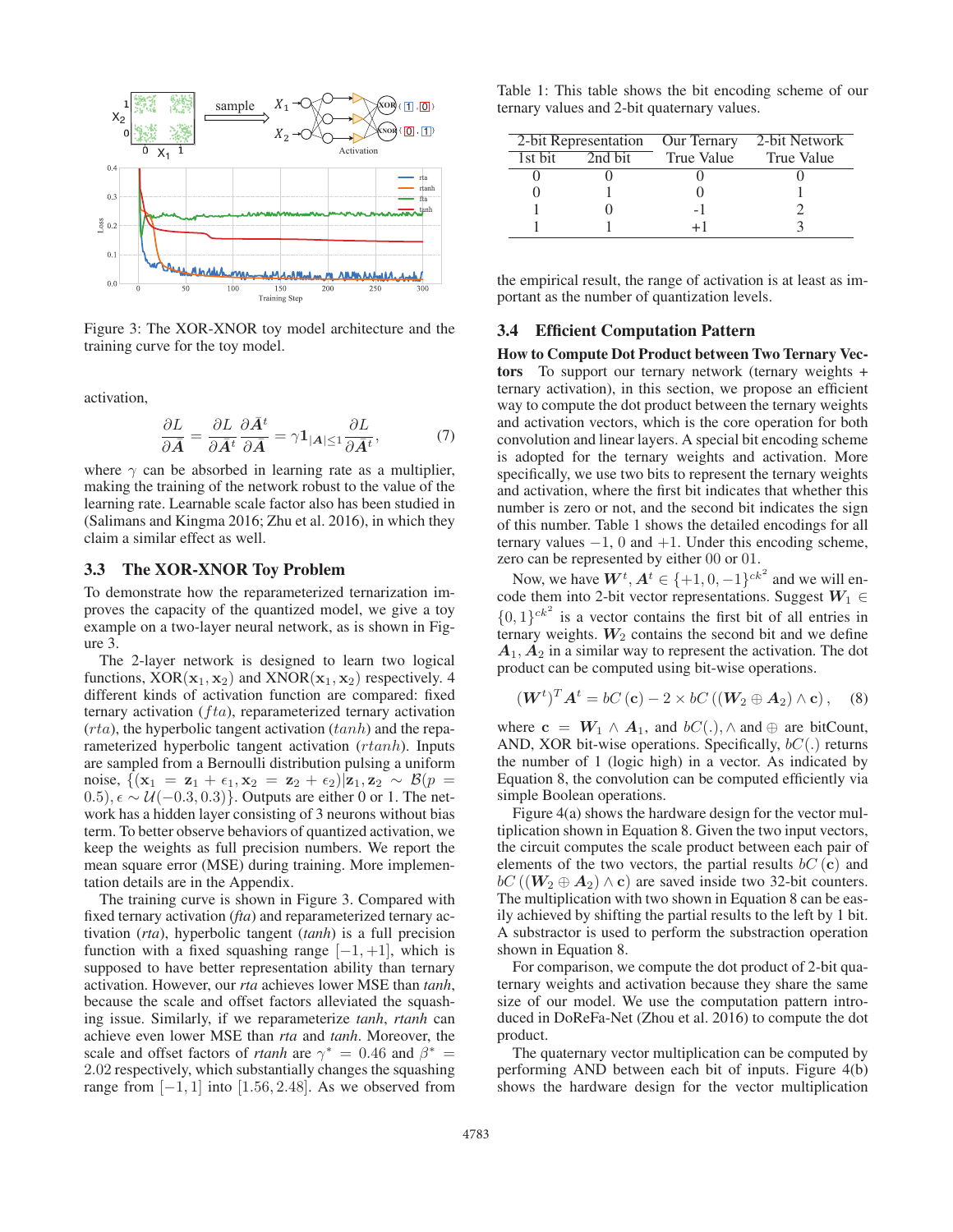

Figure 4: This figure illustrates the hardware implementation of the dot product between, (a) ternary weights and ternary activation (b) 2-bit weights and 2-bit activation.

in (Zhou et al. 2016). The circuit takes the two input vectors and calculates the scale product between each pair of elements. The multiplication with power-of-two is implemented by using bitwise shift operations. Four adders are employed to sum the partial results. We also evaluate the performances of the two designs shown in Figure 4 in terms of power consumption, computation latency, and area in the next section.

How To Deal With  $\gamma$  and  $\beta$  Actually, our reparameterized ternary activation has two extra parameters, scale  $\gamma$  and offset  $\beta$ , besides fixed ternary activation. We demonstrate that it only introduces negligible computation complexity. With the quantized ternary weights  $\alpha W^t$  and reparameterized ternary activation  $\bar{A}^t$ , the input of the next layer can be computed by

$$
z = \phi\left(\alpha \mathbf{W}^{t} * \bar{\mathbf{A}}^{t}\right) = \phi\left(\alpha \mathbf{W}^{t} * (\gamma \mathbf{A}^{t} + \beta)\right)
$$
  
=  $\phi\left(\alpha \gamma (\mathbf{W}^{t} \otimes \mathbf{A}^{t}) + C\right), \quad C = \alpha \beta(\mathbf{1} \otimes \mathbf{W}^{t}),$  (9)

where  $\phi$  is the ReLU function,  $\otimes$  is the dot product between ternary vectors, **1** denotes the matrix with all elements equal 1. As a matter of fact, the second terms  $C$  in Equation 9, is a constant, which can be pre-stored in the cache. As shown in Figure 1, when performing the convolution, we first calculate the ternary value convolution efficiently with Boolean operations, then we only need to conduct one multiply-accumulate (MAC) operations to get the final results.

Reparameterized Ternary Activation Can Adjust Sparsity Automatically Interestingly, we can modify the expression of Equation 9 and fold the second term into ReLU to make it more hardware friendly,

$$
z = \phi\left(\alpha\gamma(\boldsymbol{W}^t \otimes \boldsymbol{A}^t) + C\right) = \alpha \cdot \phi_T\left(\gamma(\boldsymbol{W}^t \otimes \boldsymbol{A}^t)\right),\tag{10}
$$

where  $\phi_T(\mathbf{x}) = \max(0, \mathbf{x} + T)$  is the ReLU parameterized by the sparsity threshold  $T = \beta(1 \otimes W^t)$ .

Apparently,  $T$  controls the sparsity of  $z$ . This reveals another effect of our reparameterized ternary activation. It can control the sparsity of the activation. The sparsity of activation has been studied in (Wang et al. 2018), in which they

find that sparsity has a profound impact on accuracy. However, (Wang et al. 2018) manually sets the sparsity threshold to increase the sparsity, in which they believe the quantization error can be reduced and larger activation is more important based on the attention mechanism. In our method, the sparsity threshold is given by  $\beta(1 \otimes W^t)$ , which can be dynamically tuned during the training by offset factor  $\beta$  for every layer. We give the sparsity record in Section 4.2 to show that our method concurs with (Wang et al. 2018).

## 4 Experiments

In this section, we first present some empirical evaluations of the reparameterized ternary network (RTN) on two realworld datasets: ImageNet-ILSVRC2012 (Russakovsky et al. 2015) and CIFAR-10 (Krizhevsky, Hinton, and others 2009), then we evaluate the performance of the hardware implementation for RTN in terms of power consumption and area.

We adopt a number of popular neural architectures for evaluation: ResNet (He et al. 2016), AlexNet (Krizhevsky, Sutskever, and Hinton 2012), MobileNet (Howard et al. 2017) and Network-In-Network (NIN) (Lin, Chen, and Yan 2013). Two sets of strong baselines are chosen for comparison: 1) quantizing weights only: BWN (Rastegari et al. 2016), TWN (Li, Zhang, and Liu 2016), and TTQ (Zhu et al. 2016); 2) quantizing both weights and activation: XNOR (Rastegari et al. 2016), Bi-Real (Liu et al. 2018), TBN (Wan et al. 2018), HWGQ (Cai et al. 2017), DoReFa-Net (Zhou et al. 2016), PACT (Choi et al. 2018) and HORQ (Li et al. 2017b).

For our methods, we compare results and with reparameterization on weights and activation, denoted as RTN-F (fixed) and RTN-R (reparameterized) respectively. We also evaluate our method when only quantizing weights.

We highlight substantial accuracy improvement (up to 13% absolute improvement compared with XNOR-Net) of our RTN for ResNet-18 on ImageNet. Such improvement mainly comes from: 1) zero is introduced into quantized activation to get the fixed ternary activation  $\{-1, 0, +1\}$ , 2) dynamically adjusting the quantization range of weights and activation by transformers in Equations (2) and (5), and 3) learnable scale and offset are adopted for the fixed ternary activation to get the reparameterized ternary activation  $\{\gamma+\beta, \beta, -\gamma+\beta\}$  which has much better representation ability with negligible computation overhead.

Compared with several 2-bit models, RTN has the lowest degradation from full precision models and achieves comparable accuracy. In Section 4.4, we implement our ternary multiplication circuit and other 2-bit multiplication circuit used in (Zhou et al. 2016; Choi et al. 2018; Li et al. 2017b) and show that the circuit for multiplication with ternary values significantly outperforms that for multiplication with 2-bit values in terms of power and area.

# 4.1 Implementation

We follow the implementation setting of other extremely low-bit quantization networks (Rastegari et al. 2016) and do not quantize the weights and activation in the first and the last layers. See Appendix for more details of our implementation.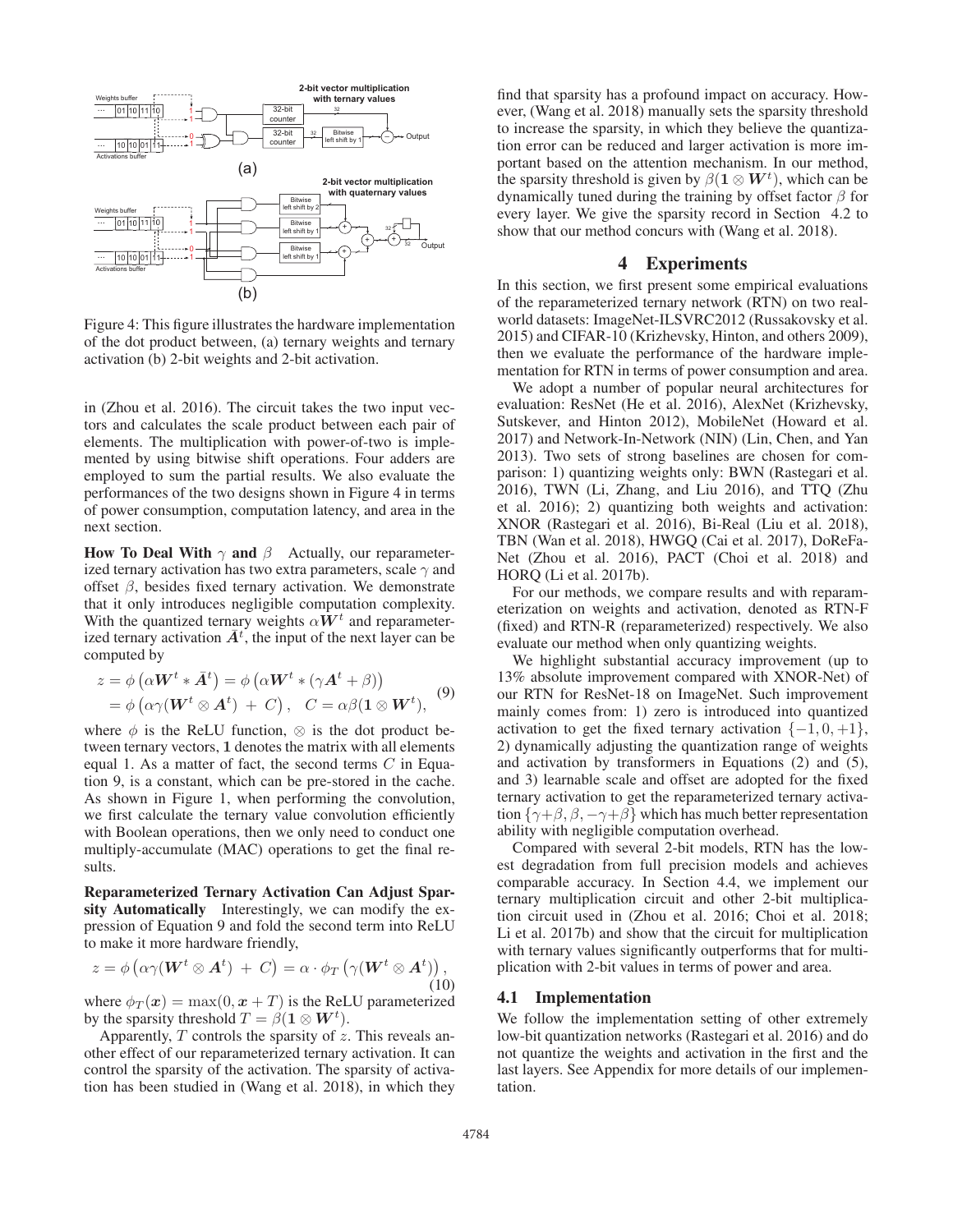

Figure 5: The validation error rate plots during training with/without reparameterization and the sparsity comparison of each layer in AlexnNet.

Initialization could be vitally important for quantization neural networks. We first train a full-precision model from scratch and initialize the RTN by minimizing the Euclidean distance between quantized and full precision weights like TWN (Li, Zhang, and Liu 2016). For example, the initial  $\gamma$ is set to  $\mathbb{E}_{|A|>0.5}(|A|)$  and  $\beta$  is set to 0.

# 4.2 Results on ImageNet

The validation error on ImageNet is plotted in Figure 5. We can see that RTN-R has a lower error rate than RTN-F. Especially, AlexNet plot, Figure 5(b), shows that RTN-R has a relatively smooth curve and better convergence speed and may be the result of automatic adjustment of learning rate via gamma in Equation 7.

The overall results on ImageNet are shown in Table 2 with several strong extremely low-bit models. Note that we swap the order of BN and ReLU, so we report the full precision models' accuracy as a reference and compare the degradation from full precision models (the last column in the table). We first compare our RTN with models that only quantize weights like BWN, TWN, and TTQ. Our RTN not only achieves state-of-the-art accuracy but also has the smallest gap between full precision models. In addition, compared with TTQ's asymmetric quantization, our RTN uses symmetric quantization which is naturally harder for training but more friendly for hardware implementation.

Quantizing the activation is more challenging compared with weights (Cai et al. 2017), and there is still a large margin between full precision models and extremely lowbit models. We compare several models that quantize both weights and activation with our proposed model (denoted by RTN-R). For the ablation study, we also report the performance of our ternary network with fixed ternary activation (denoted by RTN-F) to show the effectiveness of scale and offset.

According to Table 2, we can conclude that, 1) RTN-R outperforms almost every models. So, though it is a tradeoff between the number of bits and accuracy, the ternary network finds a better balance between them. 2) In spite of PACT has comparable performance, especially on AlexNet, our RTN-R also shares a small gap with full precision models. Note that RTN is, furthermore, better for hardware implementation on mobile and embedded devices. 3) With

learnable scale factors and offset, RTN-R has higher accuracy than the RTN-F, which validates the improvement of representation ability from our reparameterization design.

Sparsity Comparison According to our analysis in Section 3.4, the offset  $\beta$  can adjust the sparsity of z automatically. Generally, changing of sparsity concurs with observation in (Wang et al. 2018), in which they believe the optimal sparsity is slightly higher than 50% based on the foundation of attention mechanism. Figure 5 (d) shows the sparsity comparison between RTN-F, RTN-R, and full precision models. Our reparameterized ternary activation can adjust the sparsity automatically, and the sparsity of RTN-R is close to FP. Compared with (Wang et al. 2018), Our RTN can adjust sparsity automatically without any manual settings.

Analysis of Reparameterization We report the value of scale  $\gamma$  and offset  $\beta$  for activation and the mean value of scale  $\bar{\alpha}$  for weights of each layer in ResNet-18 (See Appendix). We can see that the activation distribution has changed a lot among layers. This means that each layer learns its optimal range and magnitude thus increasing the representational ability. Interestingly, we found that the activation and weights in the downsample residual layer only change slightly. This situation may result from the special  $1 \times 1$  filter in this layer.

#### 4.3 Results on CIFAR10

For CIFAR10, we mainly compare our method with XNOR-Net on NIN. We use the PyTorch implementations of XNOR-Net (Rastegari et al.  $2016$ <sup> $\ddagger$ </sup>. See more implementations details in Appendix.

Results for NIN on CIFAR10 can be found in Table 2. Our RTN almost reboots full precision accuracy (only 0.2% absolute gap) without bells and whistles. This performance may result from the scale and offset that significantly changes the range of ternary activation and weights.

Ablation Study There are two learnable parameters in the reparameterized ternary activation, the scale factor, and the offset factor. We evaluate the effect of these two parameters by only applying one of them in the RTN. We denote

<sup>‡</sup>https://github.com/jiecaoyu/XNOR-Net-PyTorch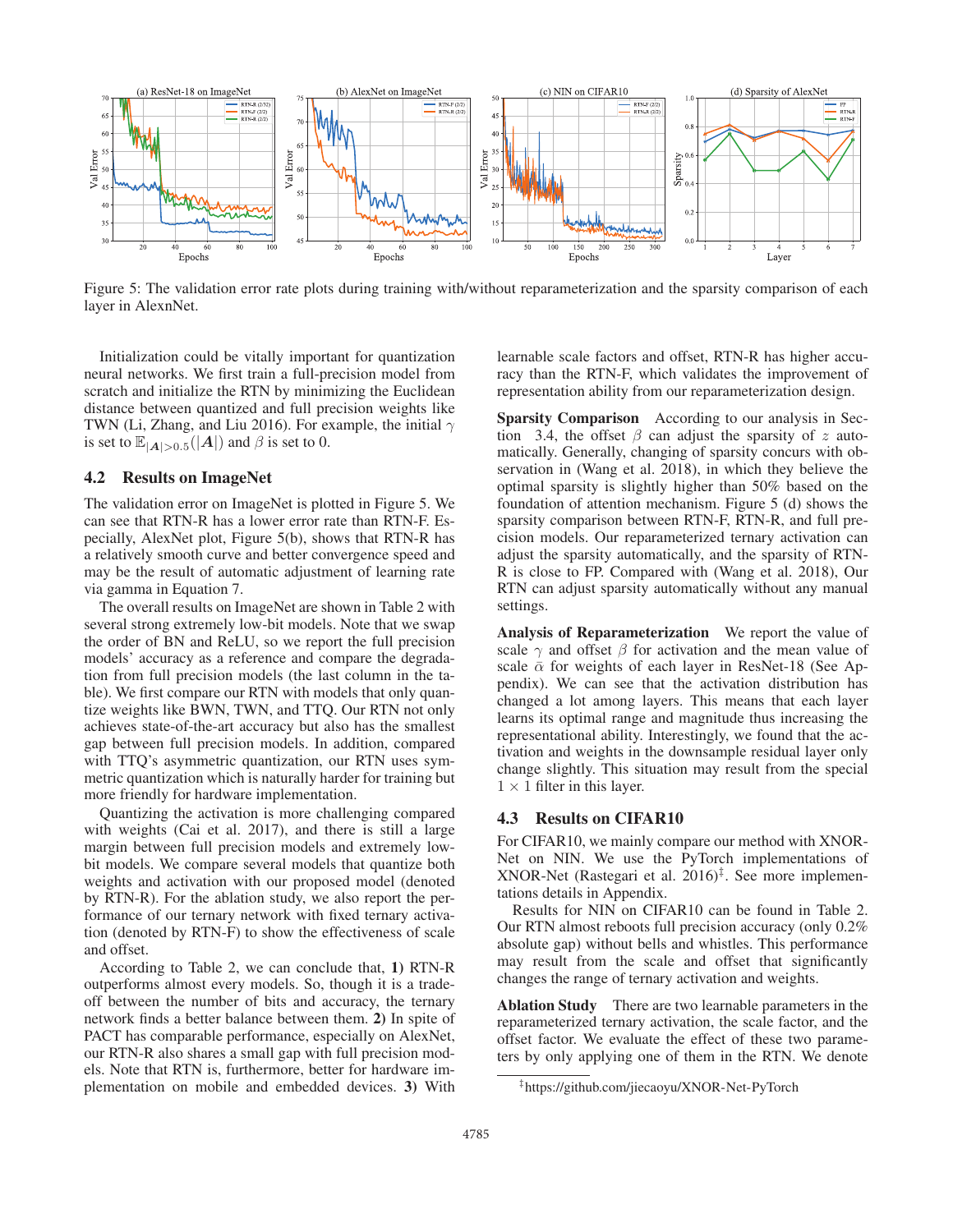Table 2: Overall comparison of various extremely low-bit quantized models on ImageNet and CIFAR10. We compare top-1 accuracy and degradation from full precision for a fair comparison. T Denotes network uses ternary values instead of quaternary for 2 bits representation; ‡ denotes results of ResNet-18B where the filter number in each block is  $1.5\times$ .

| ResNet-18 (ImageNet) |                  |         |          |         |  |  |
|----------------------|------------------|---------|----------|---------|--|--|
| Methods              | # bits(W/A)      | FP ref. | Accuracy | Degrad. |  |  |
| <b>BWN</b>           | $\frac{1}{32}$   | 69.3    | 60.8     | 8.5     |  |  |
| <b>TWN</b>           | T/32             | 69.3    | 61.8     | 7.5     |  |  |
| $TWN^{\ddagger}$     | T/32             | 69.3    | 65.3     | 4.0     |  |  |
| TTO <sup>‡</sup>     | T/32             | 69.6    | 66.6     | 3.0     |  |  |
| RTN-R                | T/32             | 69.2    | 68.5     | 0.7     |  |  |
| <b>XNOR</b>          | $1/\overline{1}$ | 69.3    | 51.2     | 18.1    |  |  |
| <b>Bi-Real</b>       | 1/1              | 68.0    | 56.4     | 11.6    |  |  |
| <b>TBN</b>           | 1/T              | 69.3    | 55.6     | 13.7    |  |  |
| DoReFa               | 1/2              | 70.2    | 53.4     | 16.8    |  |  |
| <b>HWGQ</b>          | 1/2              | 69.6    | 56.1     | 13.5    |  |  |
| <b>HORQ</b>          | 2/2              | 69.3    | 55.9     | 13.4    |  |  |
| DoReFa               | 2/2              | 70.2    | 62.6     | 7.6     |  |  |
| <b>PACT</b>          | 2/2              | 70.2    | 64.4     | 5.8     |  |  |
| RTN-F                | T/T              | 69.2    | 62.4     | 6.8     |  |  |
| RTN-R                | T/T              | 69.2    | 64.5     | 4.7     |  |  |
| AlexNet (ImageNet)   |                  |         |          |         |  |  |
| <b>XNOR</b>          | 1/1              | 56.6    | 44.2     | 12.4    |  |  |
| <b>TBN</b>           | 1/T              | 57.2    | 49.7     | 7.5     |  |  |
| DoReFa               | 1/2              | 55.9    | 49.8     | 6.1     |  |  |
| <b>HWGQ</b>          | 1/2              | 55.7    | 50.5     | 5.2     |  |  |
| <b>PACT</b>          | 2/2              | 57.2    | 55.0     | 2.2     |  |  |
| RTN-F                | T/T              | 58.7    | 52.6     | 6.1     |  |  |
| RTN-R                | T/T              | 58.7    | 53.9     | 4.8     |  |  |
| MobileNet (ImageNet) |                  |         |          |         |  |  |
| <b>PACT</b>          | 2/2              | 69.9    | 56.1     | 13.8    |  |  |
| RTN-R                | T/T              | 69.9    | 56.9     | 13.0    |  |  |
| NIN (CIFAR10)        |                  |         |          |         |  |  |
| <b>XNOR</b>          | 1/1              | 89.8    | 86.4     | 3.4     |  |  |
| RTN-F                | T/T              | 89.8    | 88.2     | 1.6     |  |  |
| <b>RTN-S</b>         | T/T              | 89.8    | 88.5     | 1.3     |  |  |
| RTN-O                | T/T              | 89.8    | 89.1     | 0.7     |  |  |
| <b>RTN-R</b>         | T/T              | 89.8    | 89.6     | 0.2     |  |  |

the RTN-S as the activation with the scale factor and RTN-O as the activation with the offset only. Implementation on CIFAR10 is kept the same as before.

The results are shown in Table 2. Apparently, when we only add the scale factor, the improvement can be trivial. This is because the ReLU does not impact the scale of the activation (i.e.  $\phi(\gamma A) = \gamma \phi(A)$ ), and BN can eliminate the effect of the scale factor. We refer to this effect as *scale invariance of activation*. However, according to Equation 10, the offset factor can change the sparsity threshold in ReLU, thus greatly affect the activation. Therefore, RTN-O has higher performance than RTN-S. Note that in our RTN-R, there is

Table 3: Hardware performances of the circuits for the vector multiplication operations shown in Figure 4.

| Circuits              | Power consumption | Area                     |
|-----------------------|-------------------|--------------------------|
| 2-bit vector          |                   |                          |
| multiplication with   | 22.17 uW          | $199.43$ um <sup>2</sup> |
| ternary values        |                   |                          |
| 2-bit vector          |                   |                          |
| multiplication with   | 76.09uW           | 831.62 $um^2$            |
| quaternary values     |                   |                          |
| vector multiplication |                   |                          |
| with floating-point   | 1.03mW            | $17783$ um <sup>2</sup>  |
| (32 bits) values      |                   |                          |

no *scale invariance of activation* when we apply scale and offset factors together, which can both change the distribution of activation.

#### 4.4 Hardware Implementation

We compare the hardware performances of the two circuits for vector multiplication operation shown in Figure 4. We further implement the circuit for floating-point values (32 bits) vector multiplication. We synthesize our design with Xilinx Vivado Design Suite (viv ) and use Xilinx VC707 FPGA evaluation board for power measurement. For the comparison on circuit area and computation latency, we utilize the Synopsys Design Compiler (syn ) with 45nm Nan-Gate Open Cell Library (nan ).

As shown in the Table 3, the circuit for ternary values (Figure 4(a)) outperforms that for the 2-bit values (quaternary values) (Figure 4(b)) and floating-point values in terms of both power  $(3.43\times, 46.46\times)$  and area  $(4.17\times, 89.17\times)$ . These differences result from the fact that more adders and bitwise shifters are used by the circuit for quaternary value multiplication. From Table 3, we notice that the circuit for quaternary value multiplication is  $4 \times$  larger than that of ternary value multiplication. That is to say, for a fixed size of circuit area and a settled clock frequency, the circuit for ternary value multiplication has  $4\times$  less latency than the circuit for quaternary value multiplication, since we can make four ternary value multiplier works in parallel. Moreover, our circuit can be easily deployed as a building block of any large-scale parallel computing framework such as systolic array (Kung 1982) for efficient matrix multiplication.

## 5 Conclusion

In this paper, we propose the reparameterized ternary network with ternary weights and activation. The learnable reparameterizers are demonstrated to considerably increase the expressiveness of fixed ternary values. According to our analysis and empirical results, scale and offset are able to adjust the range of quantized value, inflect sparsity of activation and accelerate training. To support efficient computing in RTN, a novel computation pattern is proposed.

Acknowledgements This work is supported by the National Research Foundation, Prime Ministers Office, Singa